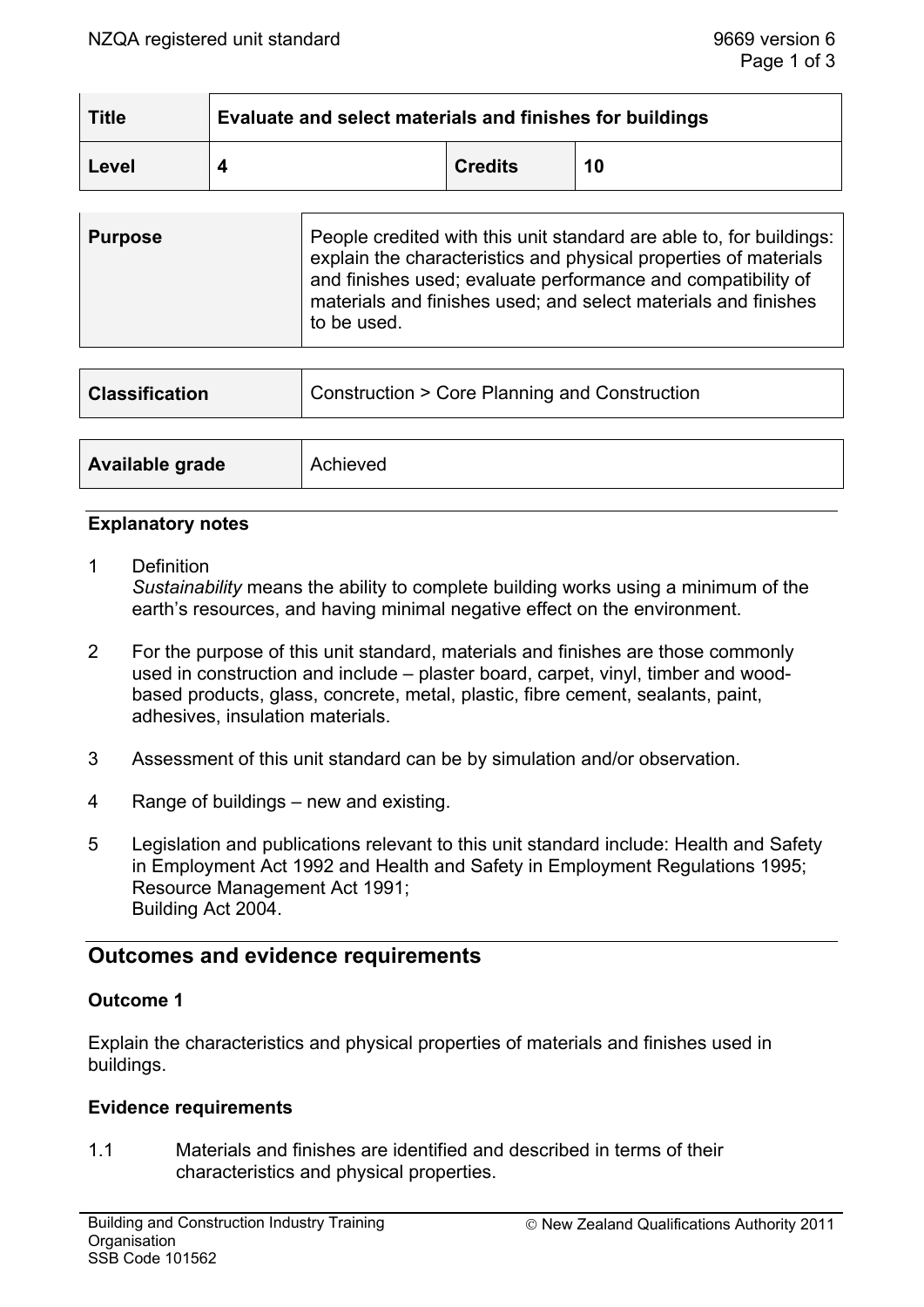1.2 The effects of incompatibility of materials and finishes on building design and construction are described.

> Range galvanic incompatibility of metals, differential co-efficient of linear expansion of materials, timbers.

1.3 Identification of materials and finishes establishes their potential hazards in buildings.

Range chemical, physical, environmental.

### **Outcome 2**

Evaluate performance and compatibility of materials and finishes used in buildings.

### **Evidence requirements**

2.1 Performance of materials and finishes is evaluated in terms of function and/or use.

- 2.2 Evaluation of materials and finishes establishes their compatibility.
- 2.3 Performance of finishes is evaluated in terms of the environment's effects on them.

# **Outcome 3**

Select materials and finishes to be used in buildings.

### **Evidence requirements**

- 3.1 Criteria for selecting materials and finishes are identified to match the design considerations.
- 3.2 Required materials and finishes are determined from supplied analyses.
	- Range physical properties, durability, fire resistance, stiffness, chemical resistance, strength, ductility, weight, colour effect, sustainability rating.
- 3.3 Design and construction measures are described that eliminate or minimise the potential hazards of materials and finishes for buildings.

| <b>Planned review date</b> | 31 December 2015 |
|----------------------------|------------------|
|                            |                  |

Range durability, climate, environmental factors, energy, safety, fire protection properties, standards approval, strength, sustainability rating.